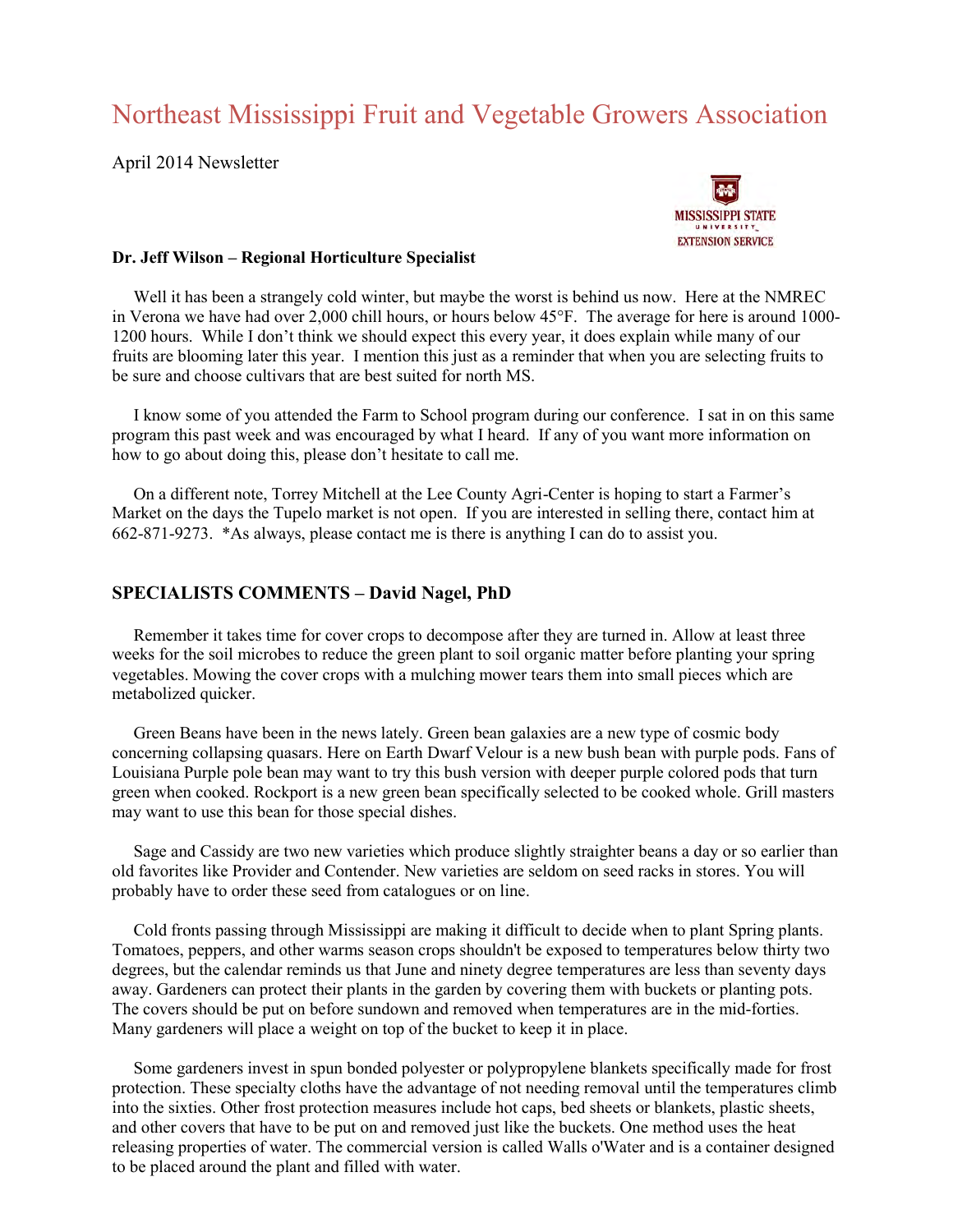# **UPCOMING EVENTS**

\*\*\* **PLEASE READ THIS:** We will have an Association Meeting on **April 17th at 10:00** at the NMREC. We will discuss this year's conference and plan for next year. We will also hold elections for new officers. We need everyone to come and participate in this event. Only members who have paid their dues for this year will be allowed to vote. If you attended the February conference then you have paid. If you did not attend the conference, you can pay the \$20 that day to update your membership. I hope all of you can set a few hours aside to help us with these two important areas. \*\*\*

#### **MSU Better Process Control School for Acidified Foods -**

 The Department of Food Science, Nutrition and Health Promotion will offer a Better Process Control School (BPCS) for Acidified Foods. This course offers instruction which fulfills the FDA and USDA Good Manufacturing Practice (GMP) requirements to certify supervisors of acidification and container closure evaluation operations during the canning of acidified foods. Companies which manufacture acidified foods must operate with a certified supervisor on the premises when processing as specified in 21CFR Part 114 & 108.25(f). It will be **April 15-16** at the MS Ag and Forestry Museum in Jackson, MS.

 Areas of Instruction: FDA and USDA require approved BPC Schools to follow certain guidelines. To assure the safety of acidified foods, schools must cover the critical factors supervisors must know when processing acidified foods. Participants seeking certification are required to attend a BPC School and pass examinations on these topics: Microbiology of Thermally Processed Foods, Foods Container Handling, Records for Product Protection, Food Plant Sanitation, Principles of Thermal Processing & Process Room Instrumentation, Equipment and Operation.

 Participants seeking certification in specific processing systems must attend that session and are required to pass the respective examination. Process systems offered for certification include: Acidified Foods. Participants seeking certification for a specific container closure system must attend that session and pass the respective examination. Closure sessions offered for certification include: Glass containers

 Examination questions are prepared by the National Food Processors Association/Food Processors Institute with the approval of FDA and USDA. Each examination consists of 10-20 questions and requires a minimum score of 70% to pass. Participants are encouraged to attend all sessions regardless of their intention to take the qualifying exam. Those not seeking qualification in a specific system area are not required to take that exam.

Pre-registration is mandatory. The registration fee (\$250) includes breaks, instructional materials, tuition and certificates earned. A letter/email confirming receipt of your registration, directions to the Ag Museum and the book will be mailed to you. After Feb. 24th the fee is \$300 (until March 3rd). Please see the attached brochure for more details and how to register.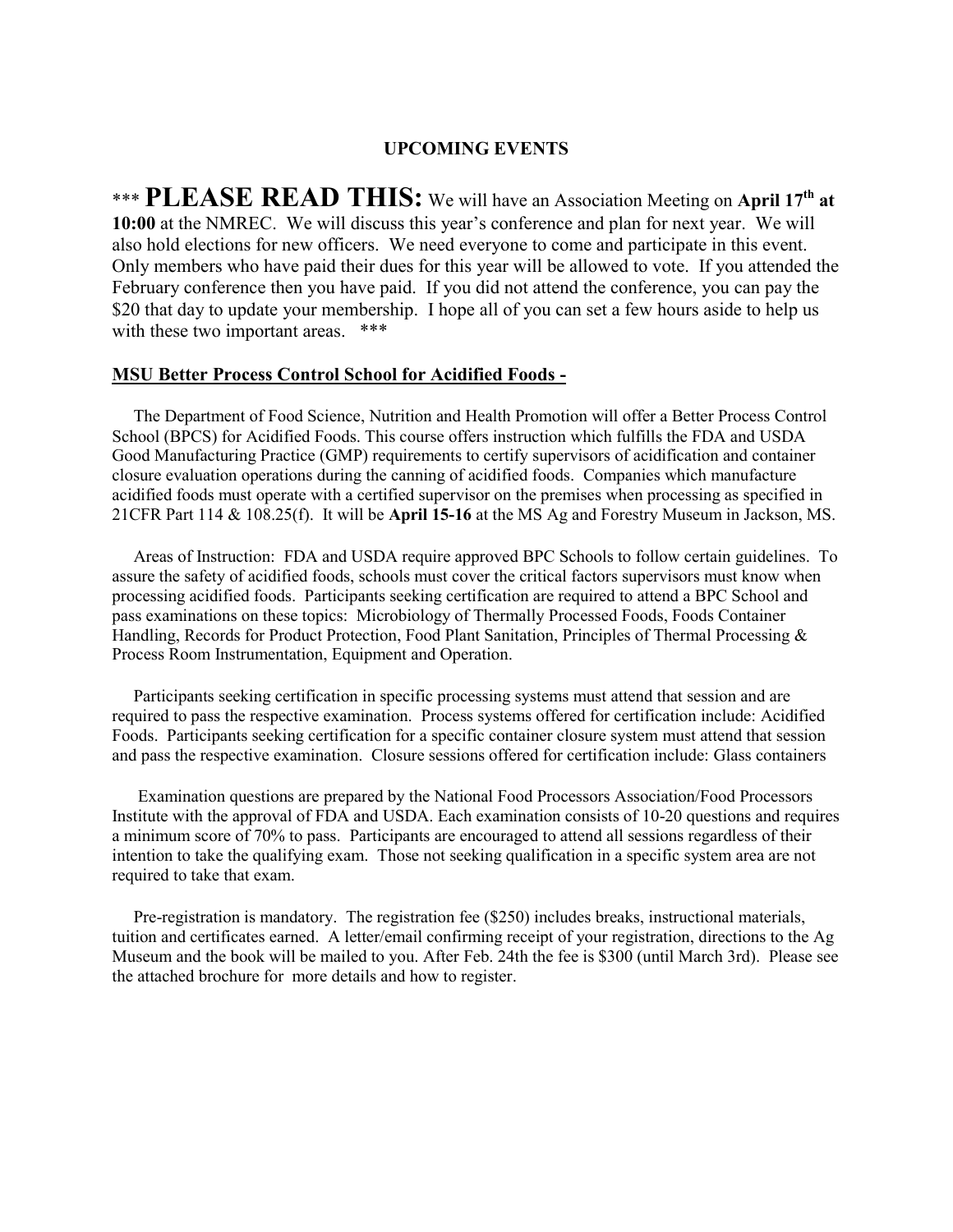# **GAP/GHP Cost-Share Program Available**

 The Mississippi Department of Agriculture and Commerce is currently offering a cost-share program to provide financial assistance to Mississippi fruit and vegetable farmers receiving Good Agricultural Practices (GAP) and Good Handling Practices (GHP) Certification. Eligible farmers will receive reimbursement for 75% of the certification costs up to a maximum of \$500. To receive reimbursement, farmers must submit a completed application with proper documentation of costs incurred. Only audits completed by an approved USDA certifier will be eligible for reimbursement. A list of auditor contacts is available at [www.ams.usda.gov/gapghp.](http://www.ams.usda.gov/gapghp) Funds are available on a first-come, first-serve basis until the funds are depleted. Funding for this program is provided through the USDA Specialty Crop Block Grant Program. For more information about this program or to obtain an application, visi[t www.mdac.ms.gov,](http://www.mdac.ms.gov/) call Michael Lasseter a[t \(601\) 359-1120](callto:%28601%29%20359-1120) or email [michaelL@mdac.ms.gov.](mailto:michaelL@mdac.ms.gov)

## **NRCS Conservation Innovation Grants**

 The U.S. Department of Agriculture (USDA) is accepting applications for competitive grants to develop and accelerate conservation approaches and technologies on private agricultural and forest lands. "Conservation Innovation Grants (CIGs) have contributed to some of the most pioneering conservation work on America's agricultural and forest lands," said Agriculture Secretary Tom Vilsack. "It's an excellent investment in new conservation technologies and approaches that farmers, ranchers and forest landowners can use to achieve their production and conservation goals."

 About \$15 million will be made available nationwide by the USDA's Natural Resources Conservation Service (NRCS). State and local governments, federally recognized Indian tribes, non-governmental and educational organizations, private businesses and individuals are eligible to apply. Pre-proposals are due March 7. Vilsack said priority will be given to applications that relate to nutrient management, energy conservation, soil health, air quality, climate change, wildlife, economics, sociology, environmental markets, food safety, historically underserved groups, or assessments of past CIG projects.

 In the 10 years that NRCS has administered the program, grants have helped develop water quality trading markets, demonstrated ways to increase fertilizer water and energy efficiencies, as well as address other resource concerns. The grant program enables NRCS to work with public and private partners to accelerate technology development and adopt promising approaches to address natural resource concerns. Funded through the Environmental Quality Incentives Program, the grants are awarded through a competitive process. At least 50 percent of the total cost of grant projects must come from non-federal matching funds, including cash and in-kind contributions provided by the grant recipient. For more on this grant opportunity view the attached document or visit

[http://www.nrcs.usda.gov/technical/cig/index.html.](http://www.nrcs.usda.gov/technical/cig/index.html) To apply electronically, visi[t www.grants.gov.](http://www.grants.gov/)

**More Info:** \* It's spring and commercial vegetable growers are searching for supplies and equipment for this year's planting and harvest season. Refer to this link that American Vegetable Grower Magazine compiles each year: <http://www.growingproduce.com/production/2014-product-guide-directory>